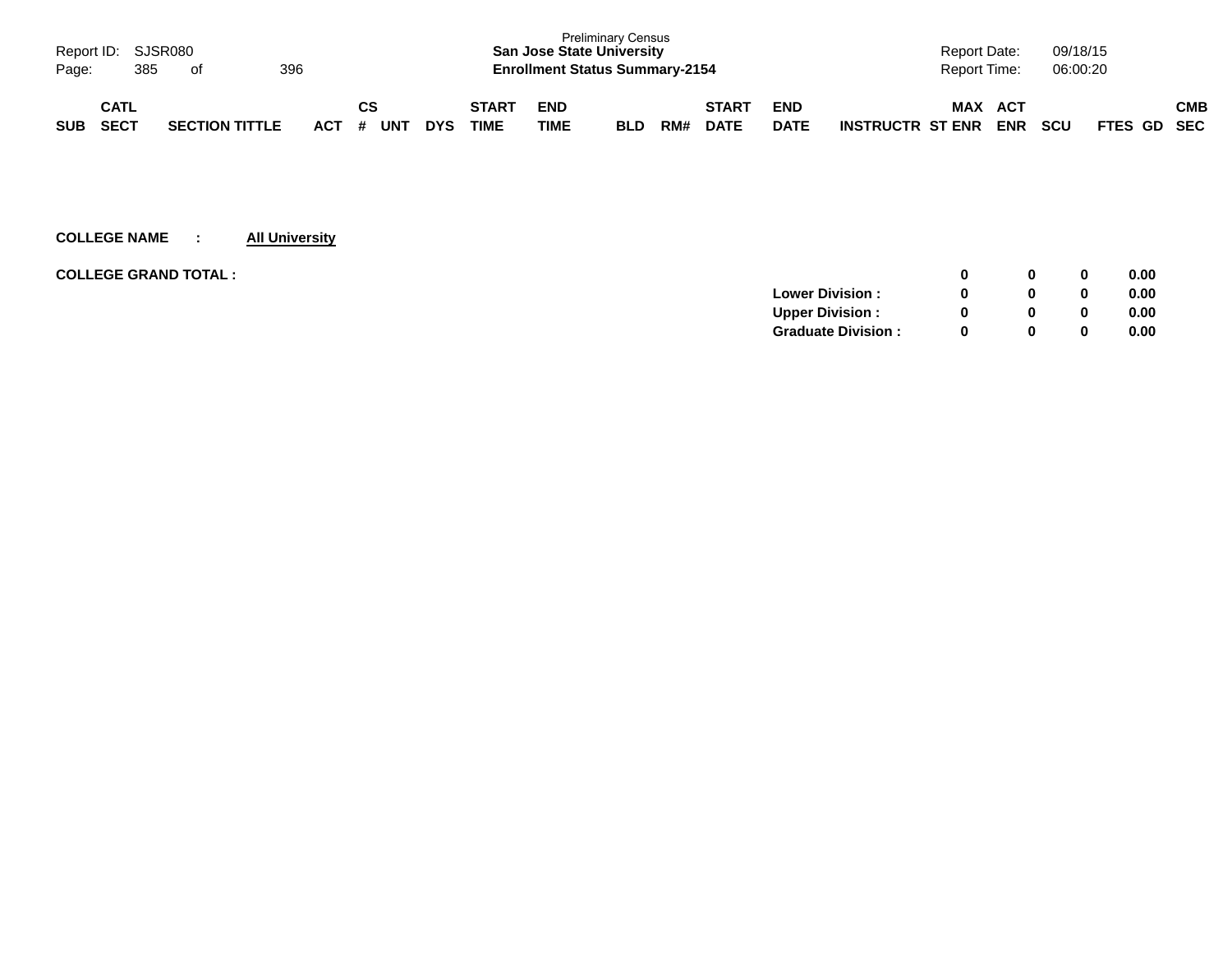| Report ID:<br>Page:             | 389                        | <b>SJSR080</b><br>396<br>οf                                                                                  |                                                      |           |                            |                                               |                             | <b>San Jose State University</b><br><b>Enrollment Status Summary-2154</b> | <b>Preliminary Census</b> |     |                             |                                                    |                                                                                                                                      |        | <b>Report Date:</b><br>Report Time: |                          | 09/18/15<br>06:00:20    |                              |                               |            |
|---------------------------------|----------------------------|--------------------------------------------------------------------------------------------------------------|------------------------------------------------------|-----------|----------------------------|-----------------------------------------------|-----------------------------|---------------------------------------------------------------------------|---------------------------|-----|-----------------------------|----------------------------------------------------|--------------------------------------------------------------------------------------------------------------------------------------|--------|-------------------------------------|--------------------------|-------------------------|------------------------------|-------------------------------|------------|
| <b>SUB</b>                      | <b>CATL</b><br><b>SECT</b> | <b>SECTION TITTLE</b>                                                                                        | <b>ACT</b>                                           | <b>CS</b> | # UNT                      | <b>DYS</b>                                    | <b>START</b><br><b>TIME</b> | <b>END</b><br><b>TIME</b>                                                 | <b>BLD</b>                | RM# | <b>START</b><br><b>DATE</b> | <b>END</b><br><b>DATE</b>                          | <b>INSTRUCTR ST ENR ENR</b>                                                                                                          |        |                                     | MAX ACT                  | <b>SCU</b>              | FTES GD SEC                  |                               | <b>CMB</b> |
| <b>College</b>                  | Department :               | <b>All University</b><br><b>Intercollegiate Athletics</b>                                                    |                                                      |           |                            |                                               |                             |                                                                           |                           |     |                             |                                                    |                                                                                                                                      |        |                                     |                          |                         |                              |                               |            |
| <b>ATH</b>                      | 2101                       | Baseball-Men                                                                                                 | <b>ACT</b>                                           |           | 18 1.0                     | TBA                                           |                             |                                                                           |                           |     |                             |                                                    | 08/20/15 12/08/15 N Enriquez<br>Total:                                                                                               | A      | 20<br>20                            | 27<br>27                 | 27<br>27                | 1.80<br>1.80                 | $\overline{\mathbf{0}}$       |            |
| <b>ATH</b>                      | 2S 01                      | Skls Dylo BsBI-Men                                                                                           | ACT 18 1.0 TBA                                       |           |                            |                                               |                             |                                                                           |                           |     |                             |                                                    | 08/20/15 12/08/15 N Enriquez<br>Total:                                                                                               | A      | 50<br>50                            | 19<br>19                 | 19<br>19                | $1.27 \t 0$<br>1.27          |                               |            |
| ATH                             | 4101                       | Basketball-Men                                                                                               | ACT                                                  |           |                            |                                               |                             |                                                                           |                           |     |                             |                                                    | 08/20/15 12/08/15 M Lepore<br>Total:                                                                                                 | A      | 20<br>20                            | 14<br>14                 | 14<br>14                | 0.93<br>0.93                 | - 0                           |            |
| ATH<br>ATH                      | 4S 01<br>4S 02             | Skl Dvlp Bkbl-Men<br>Ski Dvip Bkbl-Men                                                                       | ACT<br><b>ACT</b>                                    |           | 18 1.0<br>18 1.0           | TBA<br>TBA                                    |                             |                                                                           |                           |     |                             | 08/20/15 12/08/15 M Lepore                         | 08/20/15 12/08/15 M Lepore<br>Total:                                                                                                 | A<br>A | 40<br>20<br>60                      | 10<br>$\mathbf 0$<br>10  | 10<br>0<br>10           | 0.67<br>0.00<br>0.67         | 0<br>0                        |            |
| ATH<br><b>ATH</b>               | 61 01<br>61 02             | Basketball-Women<br>Basketball-Women                                                                         | ACT<br><b>ACT</b>                                    |           | 18 1.0<br>18 1.0           | TBA<br>TBA                                    |                             |                                                                           |                           |     |                             | 08/20/15 12/08/15<br>08/20/15 12/08/15             | D Muscatell<br>D Muscatell A<br>Total:                                                                                               | A      | 50<br>50<br>100                     | 12<br>$\mathbf 0$<br>12  | 12<br>$\mathbf 0$<br>12 | 0.80<br>0.00<br>0.80         | 0<br>0                        |            |
| ATH<br>ATH<br>ATH               | 6S 01<br>6S 02<br>6S 03    | Skl Dvlop Bkbl-Wo<br>Skl Dvlop Bkbl-Wo<br>Skl Dvlop Bkbl-Wo                                                  | ACT<br>ACT<br><b>ACT</b>                             | 18        | $-1.0$<br>18 1.0<br>18 1.0 | TBA<br><b>TBA</b><br>TBA                      |                             |                                                                           |                           |     | 08/20/15                    | 08/20/15 12/08/15<br>12/08/15<br>08/20/15 12/08/15 | D Muscatell A<br>D Muscatell A<br>D Muscatell A<br>Total:                                                                            |        | 50<br>20<br>20<br>90                | 9<br>0<br>$\pmb{0}$<br>9 | 9<br>0<br>0<br>9        | 0.60<br>0.00<br>0.00<br>0.60 | 0<br>0<br>0                   |            |
| ATH<br>ATH<br>ATH               | 121 01<br>12102<br>12103   | Football-Men<br>Football-Men<br>Football-Men                                                                 | ACT<br>ACT<br><b>ACT</b>                             |           | 18 1.0<br>18 1.0<br>18 1.0 | TBA<br><b>TBA</b><br><b>TBA</b>               |                             |                                                                           |                           |     |                             |                                                    | 08/20/15 12/08/15 R Caragher A<br>08/20/15 12/08/15 R Caragher A<br>08/20/15 12/08/15 R Caragher A<br>Total:                         |        | 20<br>20<br>20<br>60                | 40<br>19<br>22<br>81     | 40<br>19<br>22<br>81    | 2.67<br>1.27<br>1.47<br>5.40 | 0<br>0<br>0                   |            |
| ATH<br><b>ATH</b><br>ATH<br>ATH | 12S 01                     | Skl Dvlp Football<br>12S 02 Skl Dvlp Football<br>12S 03 Skl Dvlp Football<br>12S 04 Skl Dvlp Football        | ACT<br><b>ACT</b><br>ACT 18 1.0<br>ACT               | 18        | $-1.0$<br>18 1.0<br>18 1.0 | TBA<br><b>TBA</b><br><b>TBA</b><br><b>TBA</b> |                             |                                                                           |                           |     |                             |                                                    | 08/20/15 12/08/15 R Caragher A<br>08/20/15 12/08/15 R Caragher A<br>08/20/15 12/08/15 R Caragher A<br>08/20/15 12/08/15 R Caragher A |        | 20<br>20<br>20<br>20                | 20<br>17<br>19<br>4      | 20<br>17<br>19<br>4     | 1.33<br>1.13<br>1.27<br>0.27 | 0<br>0<br>$\overline{0}$<br>0 |            |
| ATH<br>ATH<br>ATH<br><b>ATH</b> |                            | 12S 05 Skl Dvlp Football<br>12S 06 Skl Dvlp Football<br>12S 07 Skl Dvlp Football<br>12S 08 Skl Dvlp Football | ACT 18 1.0<br>ACT 18 1.0<br>ACT 18 1.0<br>ACT 18 1.0 |           |                            | <b>TBA</b><br><b>TBA</b><br><b>TBA</b><br>TBA |                             |                                                                           |                           |     |                             |                                                    | 08/20/15 12/08/15 R Caragher A<br>08/20/15 12/08/15 R Caragher A<br>08/20/15 12/08/15 R Caragher A<br>08/20/15 12/08/15 R Caragher A |        | 20<br>20<br>20<br>20                | 0<br>0<br>0<br>0         | 0<br>0<br>0<br>0        | 0.00<br>0.00<br>0.00<br>0.00 | 0<br>0<br>0<br>$\overline{0}$ |            |
|                                 |                            |                                                                                                              |                                                      |           |                            |                                               |                             |                                                                           |                           |     |                             |                                                    | Total:                                                                                                                               |        | 160                                 | 60                       | 60                      | 4.00                         |                               |            |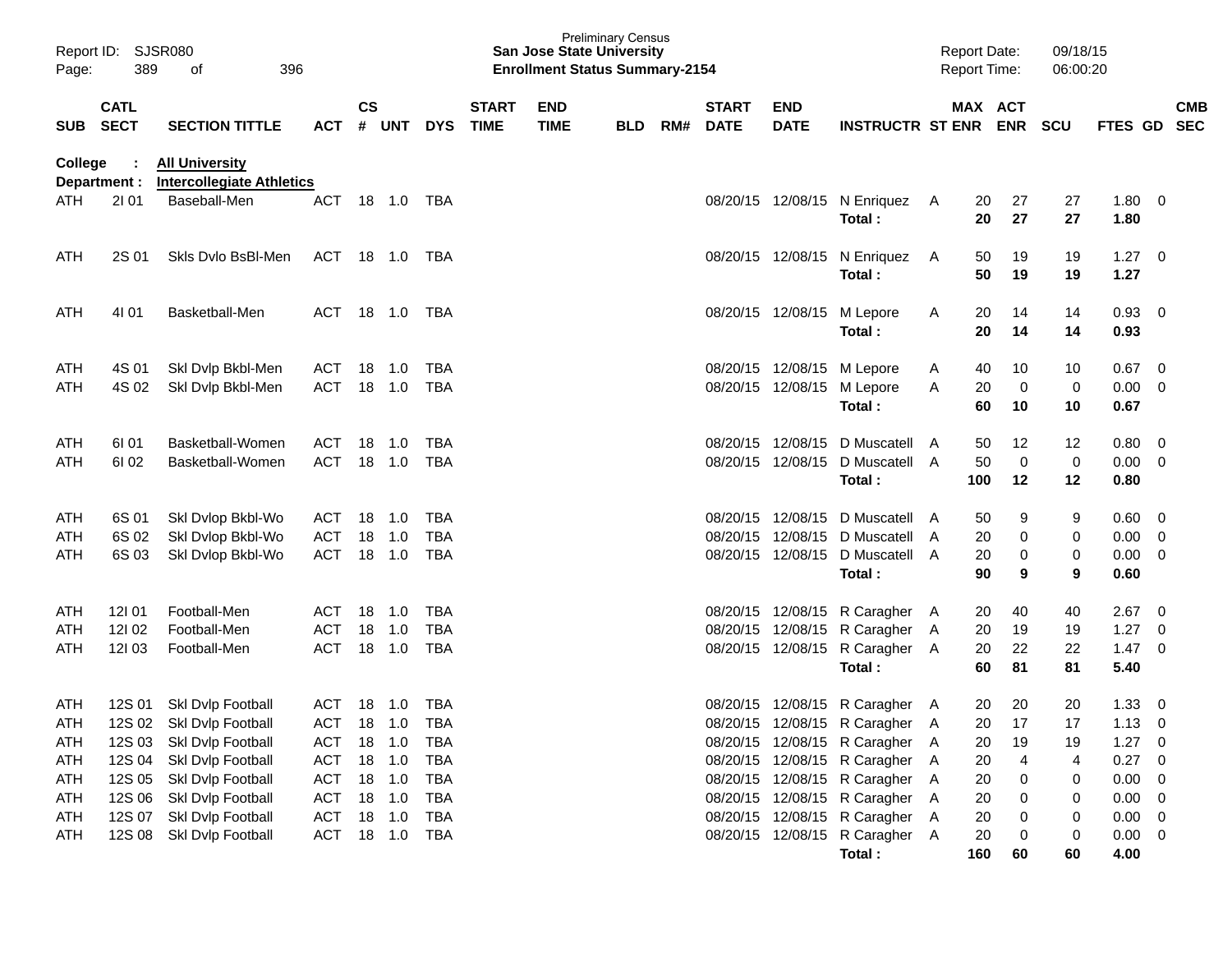| Page:      | Report ID: SJSR080<br>390<br>396<br>of |                                                      |                                  |               |                  |            |                             | <b>San Jose State University</b><br><b>Enrollment Status Summary-2154</b> | <b>Preliminary Census</b> |     |                             |                                                          |                                                                            | <b>Report Date:</b><br><b>Report Time:</b> |                                           | 09/18/15<br>06:00:20           |                                       |                         |            |
|------------|----------------------------------------|------------------------------------------------------|----------------------------------|---------------|------------------|------------|-----------------------------|---------------------------------------------------------------------------|---------------------------|-----|-----------------------------|----------------------------------------------------------|----------------------------------------------------------------------------|--------------------------------------------|-------------------------------------------|--------------------------------|---------------------------------------|-------------------------|------------|
| <b>SUB</b> | <b>CATL</b><br><b>SECT</b>             | <b>SECTION TITTLE</b>                                | ACT # UNT                        | $\mathsf{cs}$ |                  | <b>DYS</b> | <b>START</b><br><b>TIME</b> | <b>END</b><br><b>TIME</b>                                                 | <b>BLD</b>                | RM# | <b>START</b><br><b>DATE</b> | <b>END</b><br><b>DATE</b>                                | <b>INSTRUCTR ST ENR</b>                                                    |                                            | MAX ACT<br>ENR SCU                        |                                | FTES GD SEC                           |                         | <b>CMB</b> |
| ATH        | 14101                                  | Golf-Men                                             | ACT                              |               | 18 1.0           | TBA        |                             |                                                                           |                           |     |                             |                                                          | 08/20/15 12/08/15 J Kennaday A<br>Total:                                   | 25<br>25                                   | 12<br>12                                  | 12<br>12                       | 0.80 0<br>0.80                        |                         |            |
| ATH<br>ATH |                                        | 14S 01 Skl Dvlp Golf-Men<br>14S 02 Skl Dvlp Golf-Men | ACT<br><b>ACT</b>                |               | 19 1.0<br>19 1.0 | TBA<br>TBA |                             |                                                                           |                           |     |                             |                                                          | 08/20/15 12/08/15 J Kennaday A<br>08/20/15 12/08/15 J Kennaday A<br>Total: | 25<br>20<br>45                             | 9<br>$\mathbf 0$<br>9                     | 9<br>0<br>9                    | $0.60 \quad 0$<br>$0.00 \t 0$<br>0.60 |                         |            |
| ATH        | 16I 01                                 | Golf-Women                                           | ACT                              |               |                  |            |                             |                                                                           |                           |     |                             | 08/20/15 12/08/15                                        | J Dormann<br>Total:                                                        | 25<br>A<br>25                              | 9<br>9                                    | 9<br>9                         | $0.60 \quad 0$<br>0.60                |                         |            |
| ATH        |                                        | 16S 01 SkI Dvlp Golf-Wo                              | ACT 19 1.0 TBA                   |               |                  |            |                             |                                                                           |                           |     |                             | 08/20/15 12/08/15                                        | D Dormann A<br>Total:                                                      | 25<br>25                                   | 8<br>8                                    | 8<br>8                         | $0.53$ 0<br>0.53                      |                         |            |
| ATH        | 20101                                  | Gymnastics-Women                                     | ACT 19 1.0 TBA                   |               |                  |            |                             |                                                                           |                           |     |                             | 08/20/15 12/08/15 W Wright                               | Total:                                                                     | 50<br>A<br>50                              | 17<br>17                                  | 17<br>17                       | $1.13 \ 0$<br>1.13                    |                         |            |
| ATH<br>ATH | 20S 02                                 | 20S 01 Skls Dvlp Gym-Wo<br>Skls Dvlp Gym-Wo          | ACT<br>ACT                       |               | 19 1.0<br>19 1.0 | TBA<br>TBA |                             |                                                                           |                           |     |                             | 08/20/15 12/08/15 W Wright<br>08/20/15 12/08/15 W Wright | Total:                                                                     | 40<br>A<br>20<br>A<br>60                   | 10<br>$\overline{\mathbf{1}}$<br>11       | 10<br>$\mathbf{1}$<br>11       | $0.67$ 0<br>$0.07$ 0<br>0.73          |                         |            |
| ATH        | <b>26101</b>                           | Tennis-Women                                         | ACT                              |               | 19 1.0           | TBA        |                             |                                                                           |                           |     |                             |                                                          | 08/20/15 12/08/15 C Skorupka A<br>Total:                                   | 40<br>40                                   | $\overline{2}$<br>$\overline{\mathbf{2}}$ | $\overline{c}$<br>$\mathbf{2}$ | $0.13 \ 0$<br>0.13                    |                         |            |
| ATH        |                                        | 26S 01 Skl Dvlp Ten-Wo                               | ACT                              |               | 19 1.0           | TBA        |                             |                                                                           |                           |     |                             |                                                          | 08/20/15 12/08/15 C Skorupka A<br>Total:                                   | 40<br>40                                   | 0<br>0                                    | 0<br>$\bf{0}$                  | $0.00 \quad 0$<br>0.00                |                         |            |
| ATH<br>ATH | 30101<br>30102                         | Soccer-Men<br>Soccer-Men                             | ACT<br>ACT                       |               | 19 1.0<br>19 1.0 | TBA<br>TBA |                             |                                                                           |                           |     |                             | 08/20/15 12/08/15 S Tobin<br>08/20/15 12/08/15 S Tobin   | Total:                                                                     | 50<br>A<br>20<br>Α<br>70                   | 20<br>$\overline{\mathbf{1}}$<br>21       | 20<br>$\mathbf{1}$<br>21       | 1.33<br>$0.07 \ 0$<br>1.40            | $\overline{0}$          |            |
| ATH<br>ATH |                                        | 30S 01 Skls Dvlp Soccer<br>30S 02 Skls Dvlp Soccer   | ACT 19 1.0 TBA<br>ACT 19 1.0 TBA |               |                  |            |                             |                                                                           |                           |     |                             | 08/20/15 12/08/15 S Tobin<br>08/20/15 12/08/15 S Tobin   | Total:                                                                     | 50<br>A<br>20<br>Α<br>70                   | 14<br>$\overline{1}$<br>15                | 14<br>1<br>15                  | 0.93<br>$0.07$ 0<br>1.00              | $\overline{\mathbf{0}}$ |            |
| ATH        | 32101                                  | Softball-Women                                       | ACT 18 1.0 TBA                   |               |                  |            |                             |                                                                           |                           |     |                             |                                                          | 08/20/15 12/08/15 C Hardee<br>Total:                                       | A<br>50<br>50                              | 21<br>21                                  | 21<br>21                       | $1.40 \ 0$<br>1.40                    |                         |            |
| ATH<br>ATH |                                        | 32S 01 SkI Dvlp Sftbl Wo<br>32S 02 Skl Dvlp Sftbl Wo | ACT 18 1.0<br>ACT 18 1.0 TBA     |               |                  | TBA        |                             |                                                                           |                           |     |                             |                                                          | 08/20/15 12/08/15 C Hardee<br>08/20/15 12/08/15 C Hardee                   | 50<br>A<br>20<br>A                         | 12<br>$\overline{1}$                      | 12<br>$\mathbf{1}$             | $0.80 \t 0$<br>$0.07$ 0               |                         |            |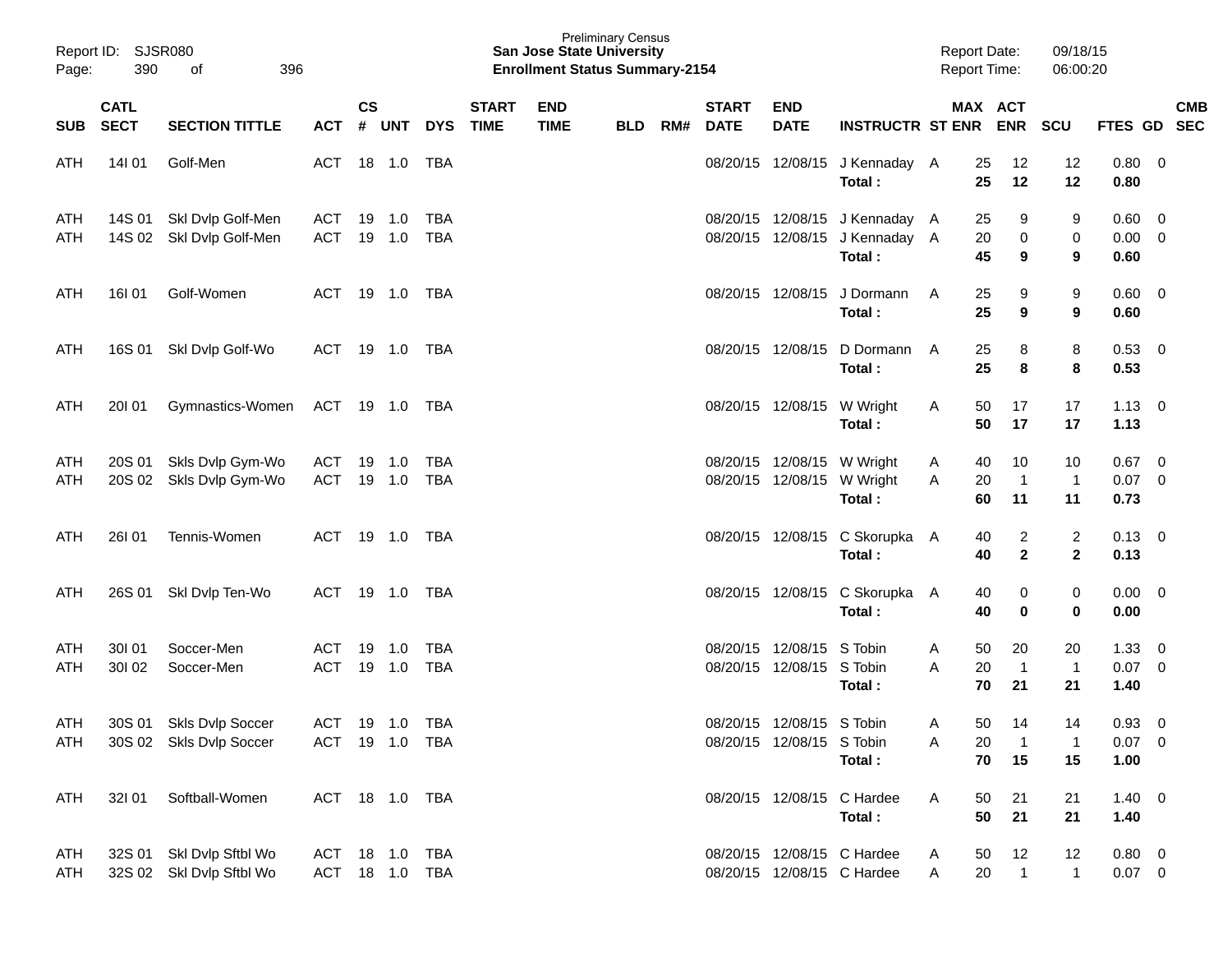| Report ID:<br>Page:      | 391                        | <b>SJSR080</b><br>396<br>οf                   |                          |                    |            |                          |                             | <b>San Jose State University</b><br><b>Enrollment Status Summary-2154</b> | <b>Preliminary Census</b> |     |                             |                           |                                            | <b>Report Date:</b><br><b>Report Time:</b> |                                  | 09/18/15<br>06:00:20    |                      |                                  |
|--------------------------|----------------------------|-----------------------------------------------|--------------------------|--------------------|------------|--------------------------|-----------------------------|---------------------------------------------------------------------------|---------------------------|-----|-----------------------------|---------------------------|--------------------------------------------|--------------------------------------------|----------------------------------|-------------------------|----------------------|----------------------------------|
| <b>SUB</b>               | <b>CATL</b><br><b>SECT</b> | <b>SECTION TITTLE</b>                         | <b>ACT</b>               | $\mathsf{cs}$<br># | <b>UNT</b> | <b>DYS</b>               | <b>START</b><br><b>TIME</b> | <b>END</b><br><b>TIME</b>                                                 | <b>BLD</b>                | RM# | <b>START</b><br><b>DATE</b> | <b>END</b><br><b>DATE</b> | <b>INSTRUCTR ST ENR</b>                    |                                            | MAX ACT<br><b>ENR</b>            | <b>SCU</b>              | FTES GD              | <b>CMB</b><br><b>SEC</b>         |
|                          |                            |                                               |                          |                    |            |                          |                             |                                                                           |                           |     |                             |                           | Total:                                     | 70                                         | 13                               | 13                      | 0.87                 |                                  |
| <b>ATH</b>               | 34101                      | Swimming-Women                                | <b>ACT</b>               | 19                 | 1.0        | TBA                      |                             |                                                                           |                           |     |                             | 08/20/15 12/08/15         | S Hopkins<br>Total:                        | 50<br>A<br>50                              | 23<br>23                         | 23<br>23                | 1.53<br>1.53         | $\overline{\mathbf{0}}$          |
| <b>ATH</b>               | 34S 01                     | Skl Dvlp Swim-Wo                              | <b>ACT</b>               | 19                 | 1.0        | TBA                      |                             |                                                                           |                           |     |                             |                           | 08/20/15 12/08/15 S Hopkins<br>Total:      | 50<br>A<br>50                              | 15<br>15                         | 15<br>15                | 1.00<br>1.00         | $\overline{\mathbf{0}}$          |
| <b>ATH</b>               | 36I 01                     | Volleyball-Women                              | <b>ACT</b>               | 18                 | 1.0        | TBA                      |                             |                                                                           |                           |     |                             |                           | 08/20/15 12/08/15 J Shepardson A<br>Total: | 50<br>50                                   | 18<br>18                         | 18<br>18                | 1.20<br>1.20         | $\overline{\mathbf{0}}$          |
| <b>ATH</b><br><b>ATH</b> | 36S 01<br>36S 02           | Skls Dvlp Vlybl-Wo<br>Skls Dvlp Vlybl-Wo      | <b>ACT</b><br><b>ACT</b> | 18<br>18           | 1.0<br>1.0 | <b>TBA</b><br><b>TBA</b> |                             |                                                                           |                           |     | 08/20/15<br>08/20/15        | 12/08/15<br>12/08/15      | J Shepardson A<br>J Shepardson A<br>Total: | 50<br>20<br>70                             | 13<br>0<br>13                    | 13<br>0<br>13           | 0.87<br>0.00<br>0.87 | $\overline{0}$<br>$\overline{0}$ |
| <b>ATH</b><br><b>ATH</b> | 42101<br>421 02            | <b>Cross Country Wmn</b><br>Cross Country Wmn | <b>ACT</b><br><b>ACT</b> | 18<br>18           | 1.0<br>1.0 | <b>TBA</b><br><b>TBA</b> |                             |                                                                           |                           |     | 08/20/15<br>08/20/15        | 12/08/15<br>12/08/15      | K Watson<br>K Watson<br>Total:             | A<br>20<br>20<br>A<br>40                   | 16<br>$\overline{1}$<br>17       | 16<br>$\mathbf 1$<br>17 | 1.08<br>0.07<br>1.15 | - 1<br>$\overline{0}$            |
| <b>ATH</b><br>ATH        | 42S 01<br>42S 02           | Skls Dvlp Crs Ctry<br>Skls Dvlp Crs Ctry      | <b>ACT</b><br><b>ACT</b> | 18<br>18           | 1.0<br>1.0 | <b>TBA</b><br><b>TBA</b> |                             |                                                                           |                           |     | 08/20/15<br>08/20/15        | 12/08/15<br>12/08/15      | K Watson<br>K Watson<br>Total:             | 20<br>A<br>20<br>A<br>40                   | 8<br>0<br>8                      | 8<br>0<br>8             | 0.55<br>0.00<br>0.55 | - 1<br>$\overline{\mathbf{0}}$   |
| <b>ATH</b>               | 44101                      | Soccer Women                                  | ACT                      | 18                 | 1.0        | TBA                      |                             |                                                                           |                           |     |                             | 08/20/15 12/08/15         | L Hanson<br>Total:                         | A<br>40<br>40                              | 25<br>25                         | 25<br>25                | 1.67<br>1.67         | $\overline{\mathbf{0}}$          |
| <b>ATH</b>               | 44S 01                     | Skls Dvlp Soccer W                            | <b>ACT</b>               | 18                 | 1.0        | TBA                      |                             |                                                                           |                           |     |                             | 08/20/15 12/08/15         | L Hanson<br>Total:                         | A<br>40<br>40                              | 15<br>15                         | 15<br>15                | 1.00<br>1.00         | $\overline{\phantom{0}}$         |
| ATH                      | 46101                      | Water Polo Women                              | ACT                      |                    | 18 1.0     | TBA                      |                             |                                                                           |                           |     | 08/20/15                    | 12/08/15 J Bega           | Total:                                     | 40<br>A<br>40                              | 39<br>39                         | 39<br>39                | 2.60<br>2.60         | $\overline{0}$                   |
| ATH                      |                            | 46S 01 Skls Dvlp Wtr Plo                      | ACT 18 1.0 TBA           |                    |            |                          |                             |                                                                           |                           |     |                             | 08/20/15 12/08/15 J Bega  | Total:                                     | A<br>40<br>40                              | 28<br>28                         | 28<br>28                | $1.87 \t 0$<br>1.87  |                                  |
| ATH                      |                            | 48101 Cross Country Men ACT 18 1.0 TBA        |                          |                    |            |                          |                             |                                                                           |                           |     |                             |                           | 08/20/15 12/08/15 K Watson<br>Total:       | A<br>20<br>20                              | $\overline{7}$<br>$\overline{7}$ | 7<br>$\overline{7}$     | $0.47 \ 0$<br>0.47   |                                  |
| ATH                      |                            | 48S 01 Skls Dvlp Crs Ctry                     | ACT 18 1.0 TBA           |                    |            |                          |                             |                                                                           |                           |     |                             |                           | 08/20/15 12/08/15 K Watson                 | 20<br>A                                    | 5                                | 5                       | $0.33 \ 0$           |                                  |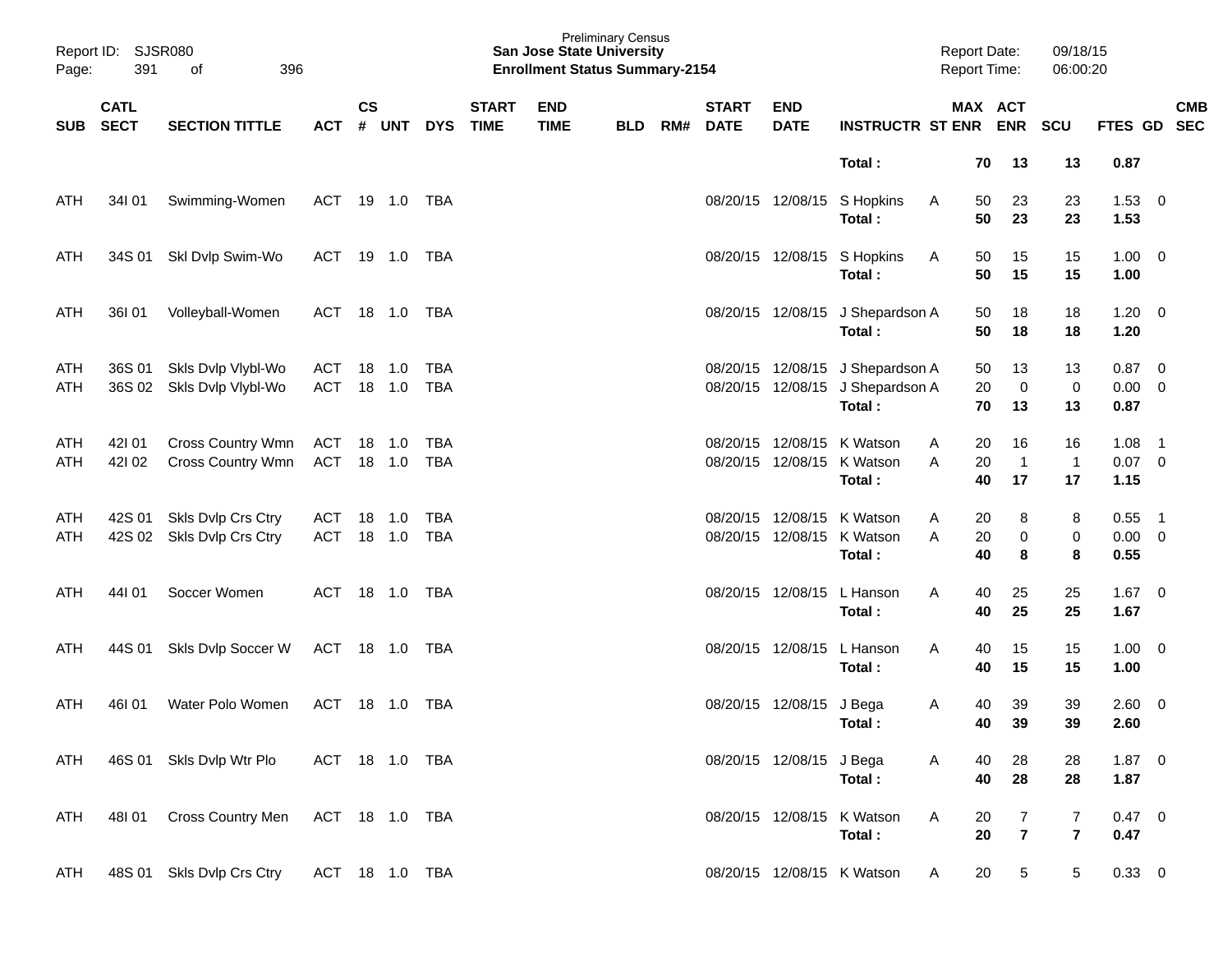| Report ID:<br>392<br>Page:               | SJSR080<br>396<br>оf             |                                     |            |                             | <b>San Jose State University</b><br><b>Enrollment Status Summary-2154</b> | <b>Preliminary Census</b> |     |                             |                                                  |                                                       | <b>Report Date:</b><br><b>Report Time:</b> |                                | 09/18/15<br>06:00:20        |                                |                          |
|------------------------------------------|----------------------------------|-------------------------------------|------------|-----------------------------|---------------------------------------------------------------------------|---------------------------|-----|-----------------------------|--------------------------------------------------|-------------------------------------------------------|--------------------------------------------|--------------------------------|-----------------------------|--------------------------------|--------------------------|
| <b>CATL</b><br><b>SECT</b><br><b>SUB</b> | <b>SECTION TITTLE</b>            | CS<br><b>UNT</b><br><b>ACT</b><br># | <b>DYS</b> | <b>START</b><br><b>TIME</b> | <b>END</b><br><b>TIME</b>                                                 | <b>BLD</b>                | RM# | <b>START</b><br><b>DATE</b> | <b>END</b><br><b>DATE</b>                        | <b>INSTRUCTR ST ENR</b>                               | MAX                                        | ACT<br><b>ENR</b>              | <b>SCU</b>                  | FTES GD                        | <b>CMB</b><br><b>SEC</b> |
|                                          |                                  |                                     |            |                             |                                                                           |                           |     |                             |                                                  | Total:                                                | 20                                         | 5                              | 5                           | 0.33                           |                          |
| Department :                             | <b>Intercollegiate Athletics</b> |                                     |            |                             |                                                                           |                           |     |                             | <b>Lower Division:</b><br><b>Upper Division:</b> | <b>Department Total:</b><br><b>Graduate Division:</b> | 1630<br>1630<br>0<br>0                     | 583<br>583<br>0<br>$\mathbf 0$ | 583<br>583<br>$\bf{0}$<br>0 | 38.90<br>38.90<br>0.00<br>0.00 |                          |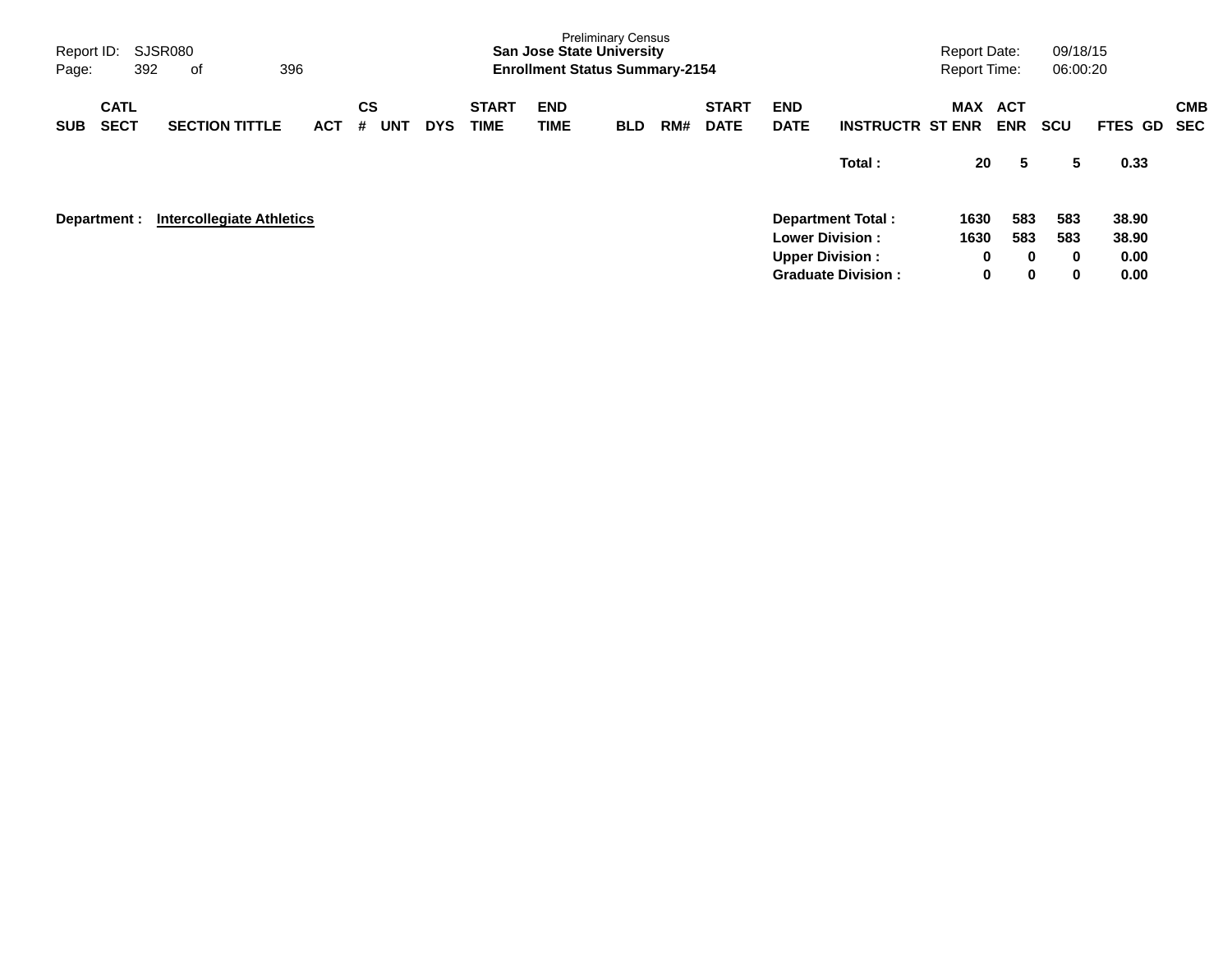| Page:      | Report ID: SJSR080  | 393 | ot                    | 396 |            |           |     |            |                      | <b>San Jose State University</b><br><b>Enrollment Status Summary-2154</b> | <b>Preliminary Census</b> |     |                             |                           |                         | Report Date:<br>Report Time: |                   | 09/18/15<br>06:00:20 |             |            |
|------------|---------------------|-----|-----------------------|-----|------------|-----------|-----|------------|----------------------|---------------------------------------------------------------------------|---------------------------|-----|-----------------------------|---------------------------|-------------------------|------------------------------|-------------------|----------------------|-------------|------------|
| <b>SUB</b> | CATL<br><b>SECT</b> |     | <b>SECTION TITTLE</b> |     | <b>ACT</b> | СS<br>- # | UNT | <b>DYS</b> | <b>START</b><br>TIME | <b>END</b><br><b>TIME</b>                                                 | <b>BLD</b>                | RM# | <b>START</b><br><b>DATE</b> | <b>END</b><br><b>DATE</b> | <b>INSTRUCTR ST ENR</b> | <b>MAX</b>                   | ACT<br><b>ENR</b> | <b>SCU</b>           | FTES GD SEC | <b>CMB</b> |

| <b>COLLEGE GRAND TOTAL :</b> | 1630                           | 583          | 583 | 38.90 |
|------------------------------|--------------------------------|--------------|-----|-------|
|                              | <b>Lower Division:</b><br>1630 | 583          | 583 | 38.90 |
|                              | <b>Upper Division:</b>         | 0            | 0   | 0.00  |
|                              | <b>Graduate Division:</b>      | <sup>0</sup> | 0   | 0.00  |
|                              |                                |              |     |       |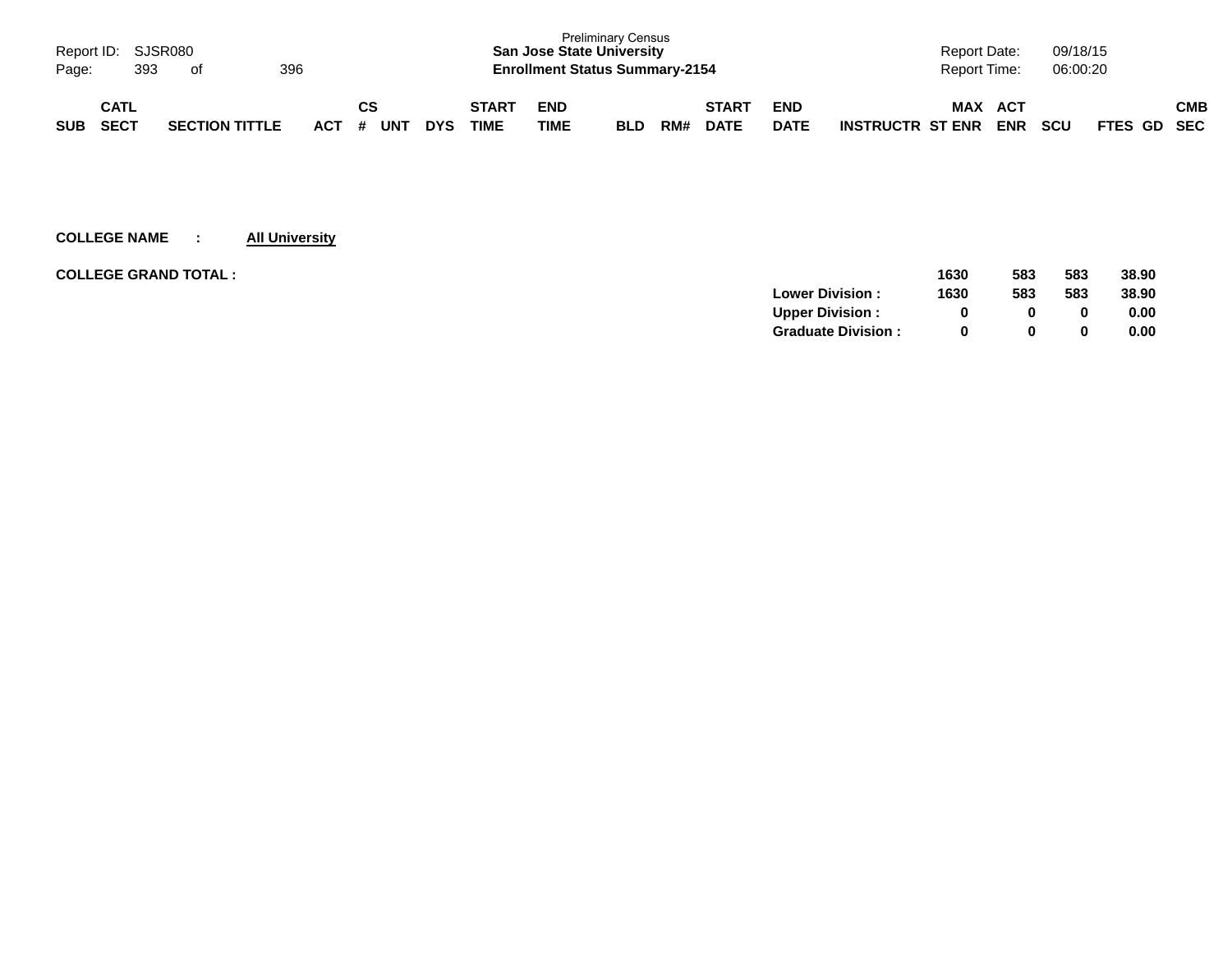| Page:      | Report ID: SJSR080<br>394  | - of |                       | 396 |         |     |            |                             | <b>San Jose State University</b><br><b>Enrollment Status Summary-2154</b> | <b>Preliminary Census</b> |     |                             |                           |                         | <b>Report Date:</b><br>Report Time: |                   | 09/18/15<br>06:00:20 |             |     |
|------------|----------------------------|------|-----------------------|-----|---------|-----|------------|-----------------------------|---------------------------------------------------------------------------|---------------------------|-----|-----------------------------|---------------------------|-------------------------|-------------------------------------|-------------------|----------------------|-------------|-----|
| <b>SUB</b> | <b>CATL</b><br><b>SECT</b> |      | <b>SECTION TITTLE</b> | ACT | СS<br># | UN™ | <b>DYS</b> | <b>START</b><br><b>TIME</b> | <b>END</b><br>TIME                                                        | <b>BLD</b>                | RM# | <b>START</b><br><b>DATE</b> | <b>END</b><br><b>DATE</b> | <b>INSTRUCTR ST ENR</b> | <b>MAX</b>                          | ACT<br><b>ENR</b> | <b>SCU</b>           | FTES GD SEC | СМВ |

| <b>COLLEGE GRAND TOTAL:</b> |                           |          | 0        | 0.00 |
|-----------------------------|---------------------------|----------|----------|------|
|                             | <b>Lower Division:</b>    |          | $\bf{0}$ | 0.00 |
|                             | <b>Upper Division:</b>    |          | 0        | 0.00 |
|                             | <b>Graduate Division:</b> | $\Omega$ | 0        | 0.00 |
|                             |                           |          |          |      |